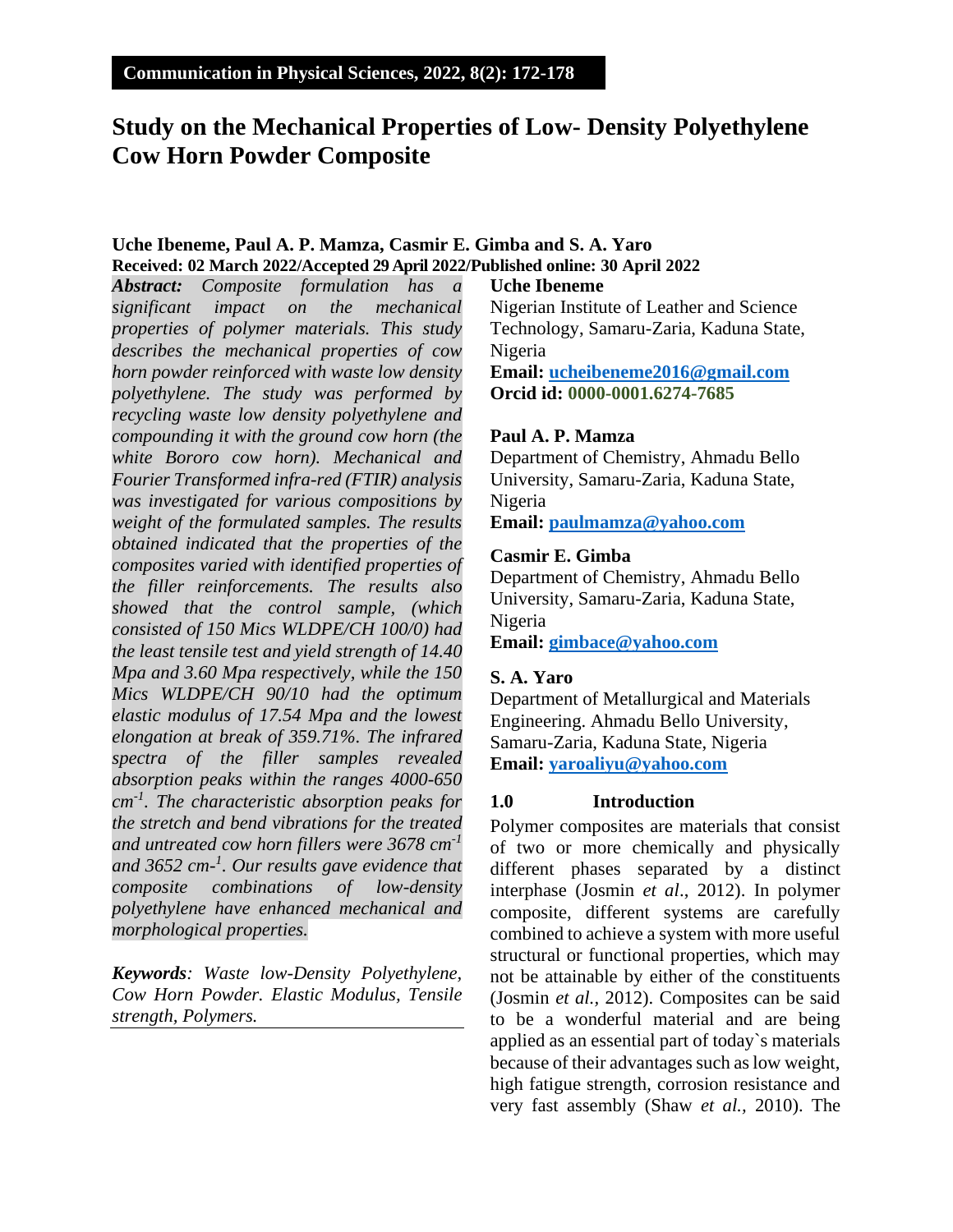properties of polymer systems can be improved when the polymer is combined with a reinforcing material as filler and through this way a composite is produced. The properties of the composites are strongly dependent on the characteristics of the filler such as its size, geometry, composition, light weight, fatigue life, corrosion resistance, reduced cost, surface coating and increase in water resistance (Sharma, 2011; Ebewele, 2000). Polymer composites with the size of the filler in the nanoscale have been found to be effective in the production of polymer nano-composites with commendable properties (Shen *et al*., 2010; Cole & Kirwan, 2011). The chemical structure of polymers can also influence their mechanical properties, their glass transition temperature and the rate of cooling (Josmin *et al*., 2012)

Some studies directed towards the enhancement of the mechanical properties of polymers have been widely reported. For example, a research on the rheology, mechanical properties, and thermal stability of maleated polyethylene-filled nanoclay was carried out by (Abdulhada & Al-juhani, 2015). Maleated polyethylene (MAPE) was used as a model matrix for hosting hydrophobic nanoclay and hydrophilic nanoclay. It was observed that the hydrophobic nanoclay had better dispersion and was much superior to the hydrophilic nanoclay for enhancing the mechanical properties and thermal stability of MAPE. The structure-property relationship of polymer filled with mechanochemically grafted nanoparticles was investigated by (Ruan *et al.*, 2004; Onuoha *et al.,* 2017). The researchers observed that there were interfacial interactions of the grafted nano-particles and also the results showed an improvement in the crystallinity of the polymer matrix. In their research studies, they also compared the effects of fillers on the mechanical properties of reinforced low-density polyethylene composites. Based on our knowledge, the use of cow horn to enhance the mechanical

properties of low-density polyethylene has not been deeply reported elsewhere. Therefore, the aim of this study is to study the mechanical properties of low-density polyethylene cow horn powder composite.

# **2.0 Materials and Methods.**

## *2.1 Materials*

The materials that were used in this study were cattle horn from white Fulani cows (white Bororo) slaughtered cows in the abattoir at Zango community in Zaria. Samples of lowdensity polyethylene were obtained from waste water satchets from some shops within the shops in Nigerian Institute of leather and Science Technology and Ahmadu Bello-University, Zaria. The cow-horn was thoroughly washed with clean water and allowed to dry completely under the sun to constant weight. The filler was ground for two hours with the food premier grinding machine and Willey laboratory grinding machine. The grounded samples were sieved using 150 microns siever, before treatment with 5 % sodium hydroxide by dissolving 100 g of sodium hydroxide in  $2000 \text{ cm}^3$  of the solution. The hydrophilic nature of the natural filler and hydrophobicity of the polymer matrix leads to phase separation and this may result to weak bonding at the matrix filler interfaces of the natural filler composites. Therefore, the chemical treatment of the natural fillers decreases the inherent hydrophilicity of the fillers and improves the adhesion between the matrix and the fillers (Gholampour and Ozbakkaloglu, 2020) The waste low density polyethylene was washed with water for an hour to remove impurities like sand, iron and stone particles and later spread in the sun for 5 hours to dry completely. The dried low-density polyethylene was crushed using the recycling machine. The weighed samples of the ground filler and the matrix were then mixed and compounded respectively at a temperature of  $110^{\circ}$ C with the aid of the two-roll mill and then finally compressed with the compression machine. Successful sourcing and recycling of

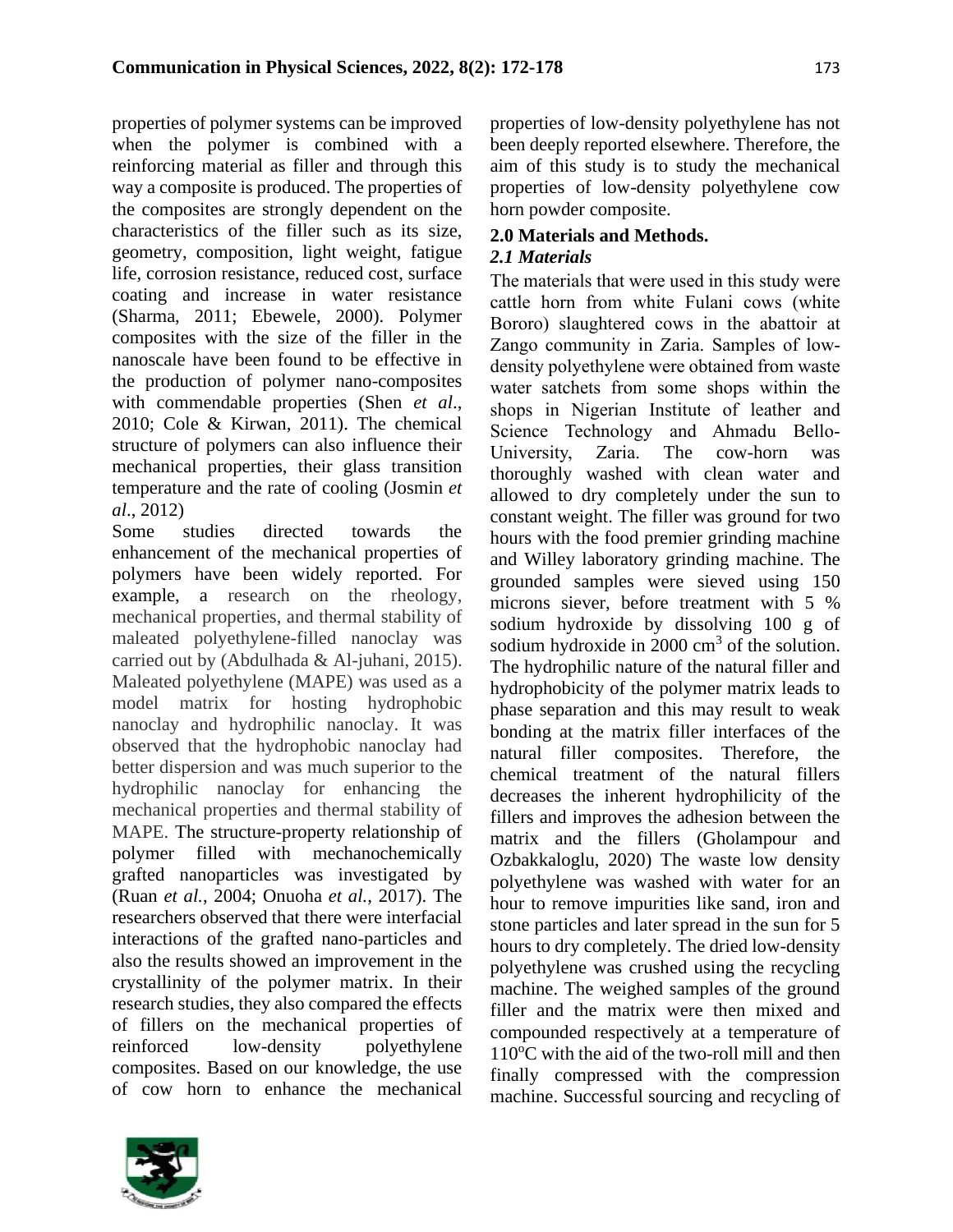these waste polymers and the bio-fillers would go a long way to create jobs for young school leavers.

#### **3.0 Results and Discussion**

Figs. 1 to 3 show plots of the 150 microns WLDPE/CH 100/0, WLDPE/CH 95/5 and WLDPE/CH 90/10 matrix and filler proportions and the various results of a pulling force on the material and the specimen`s response to stress. Point P2 on each of the plots is the proportional limit and this is the point on the stress-strain curve where the linear elastic region transitions into the non-linear plastic deformation region. Rp is the yield point and this is the point at which plastic deformation begins to occur. The various materials deviated from the elastic or linear region from Rp to Fmax. The materials were then stretched to the point of rupture and the % elongation, elastic  $\frac{1}{(2\pi)^{0.007}}$ 

modulus, tensile strength etc were all recorded as shown in plots of WLDPE 100/0, 150 MICS/WLDPE/CH 95/5 and 150 MICS/WLDPE/CH 90/10.

The experimental results shown in Figs. 1, 2 and 3 showed that increase in the tensile strength of the compositions with bio-fillers are as a result of a better adhesion between the filler and the matrix and this was in line with the research carried out by Ishaq and Mahmound, (2021). There was also an increase in the Youngs modulus when the filler percentage was increased and this was in the same trend with the works done by Ejiogu *et*  al., (2019) where they reported that the tensile strength and elastic modulus increased more than the control sample when more filler was introduced into the matrix.



**Fig. 1: WLDPE/ 100/0 (Control Sample)**

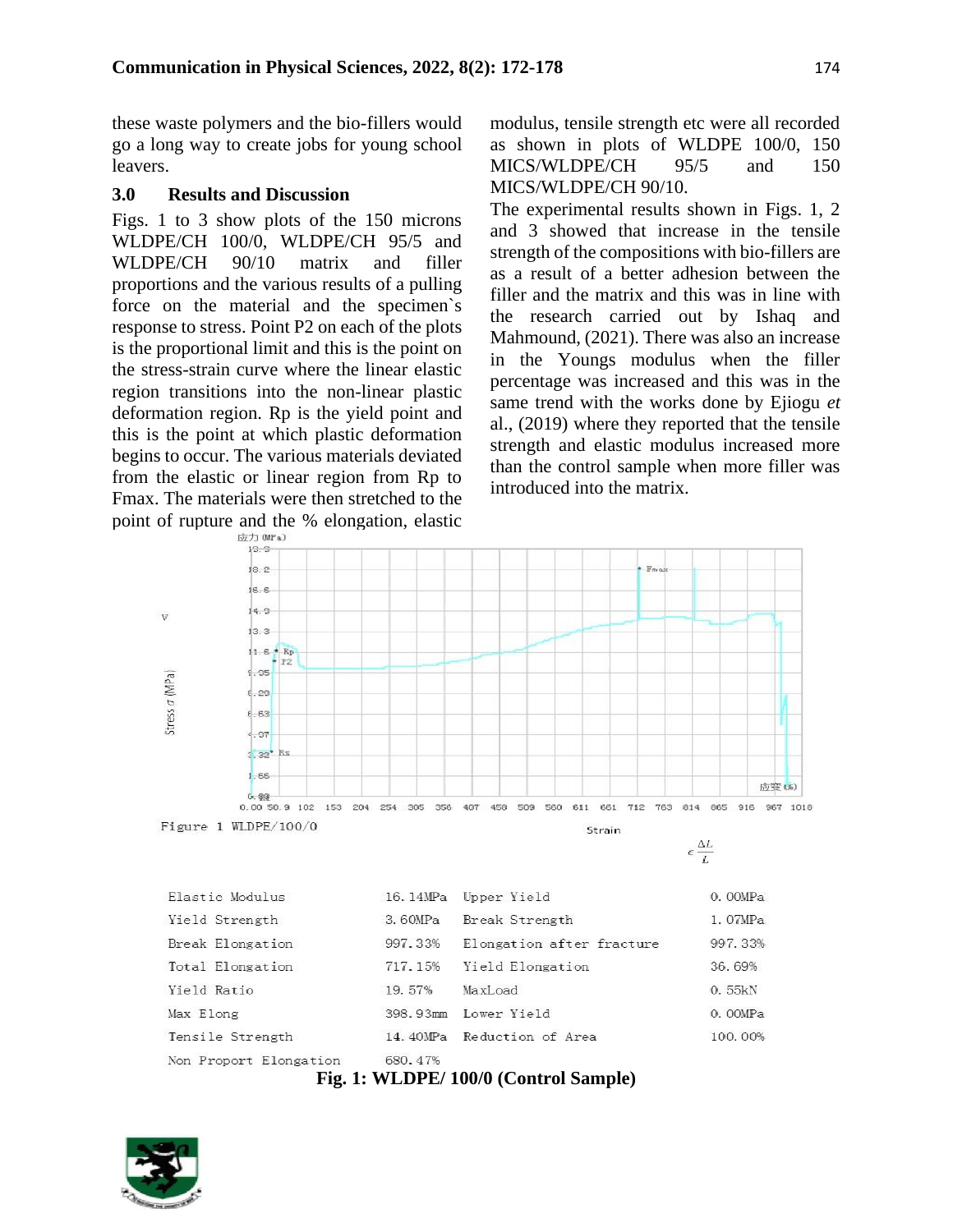





150MICS/WLDPE/CH  $90/10$ 

#### **Fig. 3:150 MICS/WLDPE/CH 90/10 composition**

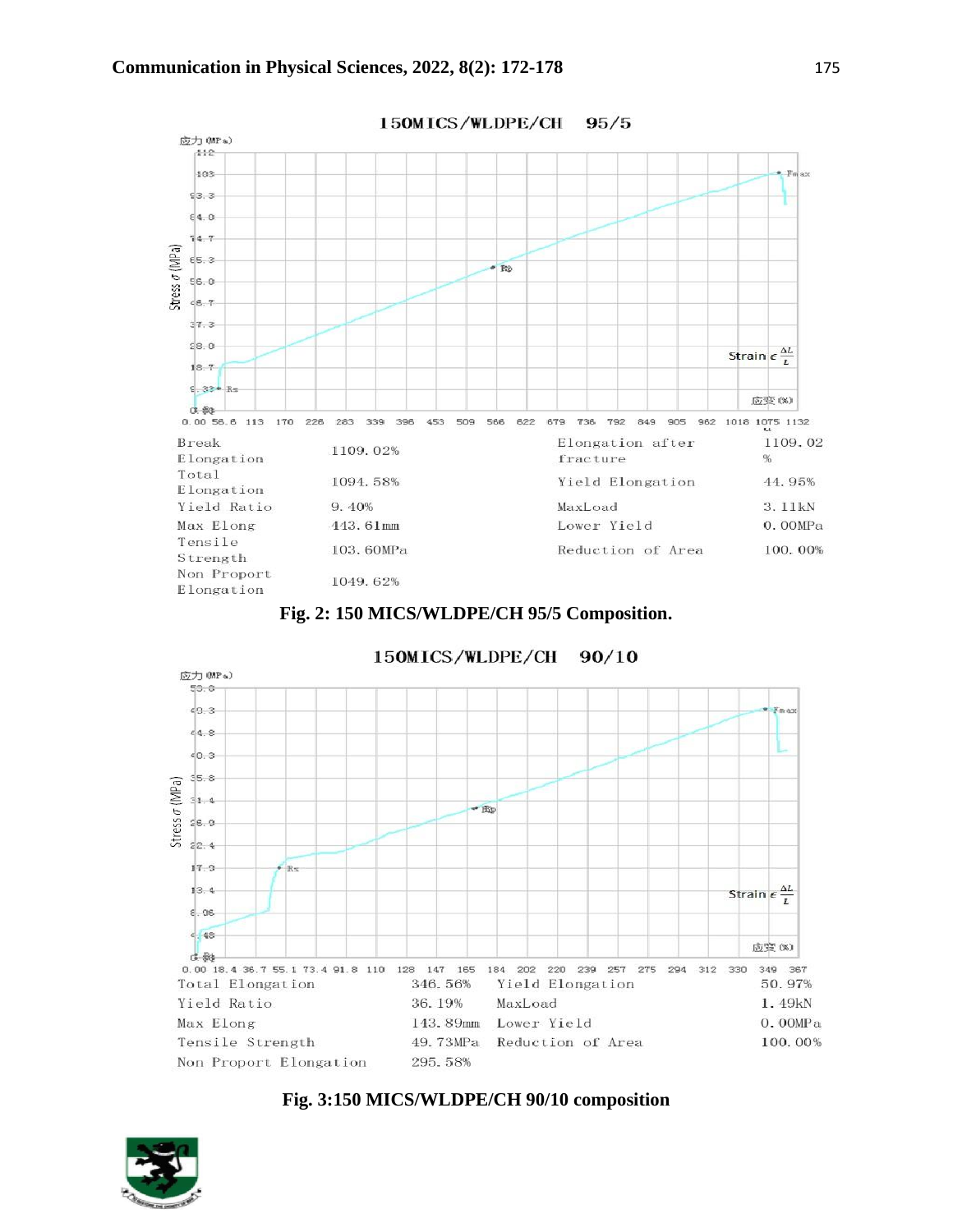The yield stress of the two samples with filler loading of 5 % and 10 % were greater than the yield stress without filler (the control sample) and this corresponded with the research carried out by Onuoha *et al*., (2017). They observed that increasing the percentage of the filler content in the matrix leads to a rise in the yield strength of the composites. The percentage elongation dropped with the 10 % filler loading which indicated that the stiffer the material, the lesser the ductility of the material. The current results are in harmony with the result published by Atuanya *et al*., (2014) and Onuoha *et al*., (2017). In their various research works, they

observed that an increase in the filler loading of the various matrices elevated the stiffness of the various composites and subsequently reduced the ductility of the composites.

Figs. 4 and 5 presents the FTIR spectra, the treated and untreated cow-horn powder. From the spectra, it is evidence that there is a significant difference between the O-H spectra. The O-H spectra for untreated cow-horn filler was at 3272 cm<sup>-1</sup>, while that of treated cowhorn filler showed similar a significant peak at 3678 cm-1 . The C-X stretching (which extended from  $850-515$ cm<sup>-1</sup> in the original spectrum) were absent in the treated filler.



**Fig 4: FTIR spectrum of treated cow horn filler.**





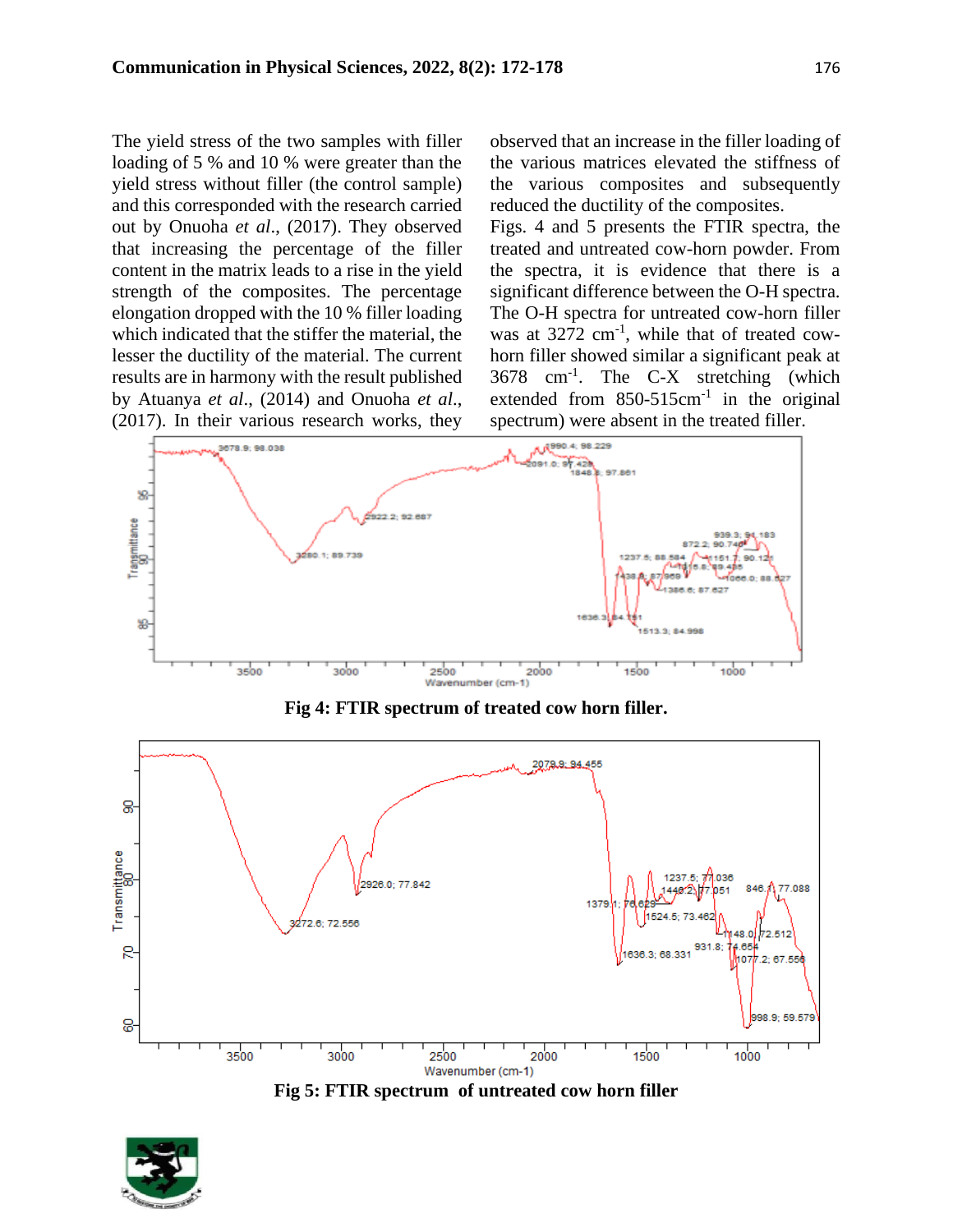| Wave number $(cm^{-1})$ |                  | <b>Functional group</b> | <b>Assignment</b>           |
|-------------------------|------------------|-------------------------|-----------------------------|
| Treated                 | <b>Untreated</b> | <b>Treated</b>          |                             |
| 3678                    | 3272             | $O-H$                   | Alcohol                     |
| 3280                    |                  | $O-H$                   | Carboxylic acid             |
| 2922                    | 2926             | $C-H$                   | Primary amine               |
| 1990                    | 1990             | $C-H$                   | Weak aromatic compound      |
| 1638                    | 1636             | $C = C$                 | Alkene                      |
| 1513                    | 1524             | $N-O$                   | Nitro compound              |
|                         | 1440             | $O-H$                   | Carboxylic acid             |
| 1380                    | 1370             | $C-H$                   | Bending of aldehyde         |
| 872                     |                  | $C-C$                   | Strong bending vibration in |
|                         |                  |                         | alkene                      |
|                         | 846              | C-X                     | Halogen                     |

**Table 1: Peaks, frequency and assignments of FTIR absorption by treated and untreated cow horn**

## **4.0 Conclusion**

Cow-horn powder and waste low-density polyethylene were the filler and matrix used for the production of the composite. Good adhesion of the filler and matrix yielded an optimal tensile strength of the composite, while increase in the filler loading enhanced the young modulus of the composite. The yield strength of the samples at 5 % and 10 % filler loading was greater than that of the control sample (without filler loading). The C-X stretching was not seen in the treated filler. The composite produced will find wide applications in the insulation of electrical conductors.

## **5.0 References**

- Abdulhada, A., & Al-Juhani, J. (2015). Rheology, mechanical properties, and thermal stability of maleathed polyethylene filled with nanoclays. *Journal of Nano Materials.* doi:org/10.1155/2015/792080.
- Atuanya, C. U., Edokpia, R. O., & Aigbodo. V. S. ((2014). The physio-mechanical properties of recycled low-density polyethylene/bean pod ash particulate composites. *Results in Physics*, 4, pp. 88- 95. http;//dx.doi.org/10.1016/j.rinp

Coles, R & Kirwan, M, J, (2011). *Food and Beverage packaging technology*, 2  $2<sub>nd</sub>$ edition, Willey Blackwell, 344.

- Ebewele, R. O. (2000). *Polymer science and technology*. CRC Press LLC, N, W, Corporate BLVM BOCA Raton, Florida 33431.
- Gholampour, A. & Ozbakkaloglu, T. A. (2020). A Review of natural fiber composites properties, modification and processing techniques, characterization, applications. *Journal of Materials Science,*  55, pp. 829–892, doi.org/10.1007/s10853- 019-03990-y
- Ishaq, S. & Mahmound, M. A. N. (2021). Chemical treatment of bio-derived industrial waste filled recycled low-density polyethylene. A comparative evaluation. *Journal of Polymers*[.doi.org/10.3390/](file:///C:/Users/HP/Downloads/doi.org/10.3390/Polym131626282) [Polym131626282.](file:///C:/Users/HP/Downloads/doi.org/10.3390/Polym131626282)
- Ejiogu, I. K., Uche, I., Gabriel, O. T., Mark, D. A. & Mosunmade O. A., (2019). Natural fiber reinforced polymer composite (NFRP) from Waste Polypropylene filled with Coconut flour. *International Journal of Engineering Technology and Sciences*, 6, 2. [https://doi.](https://doi/) Org/10.15282/ijets: v6 I 2.882 2019. 1005.